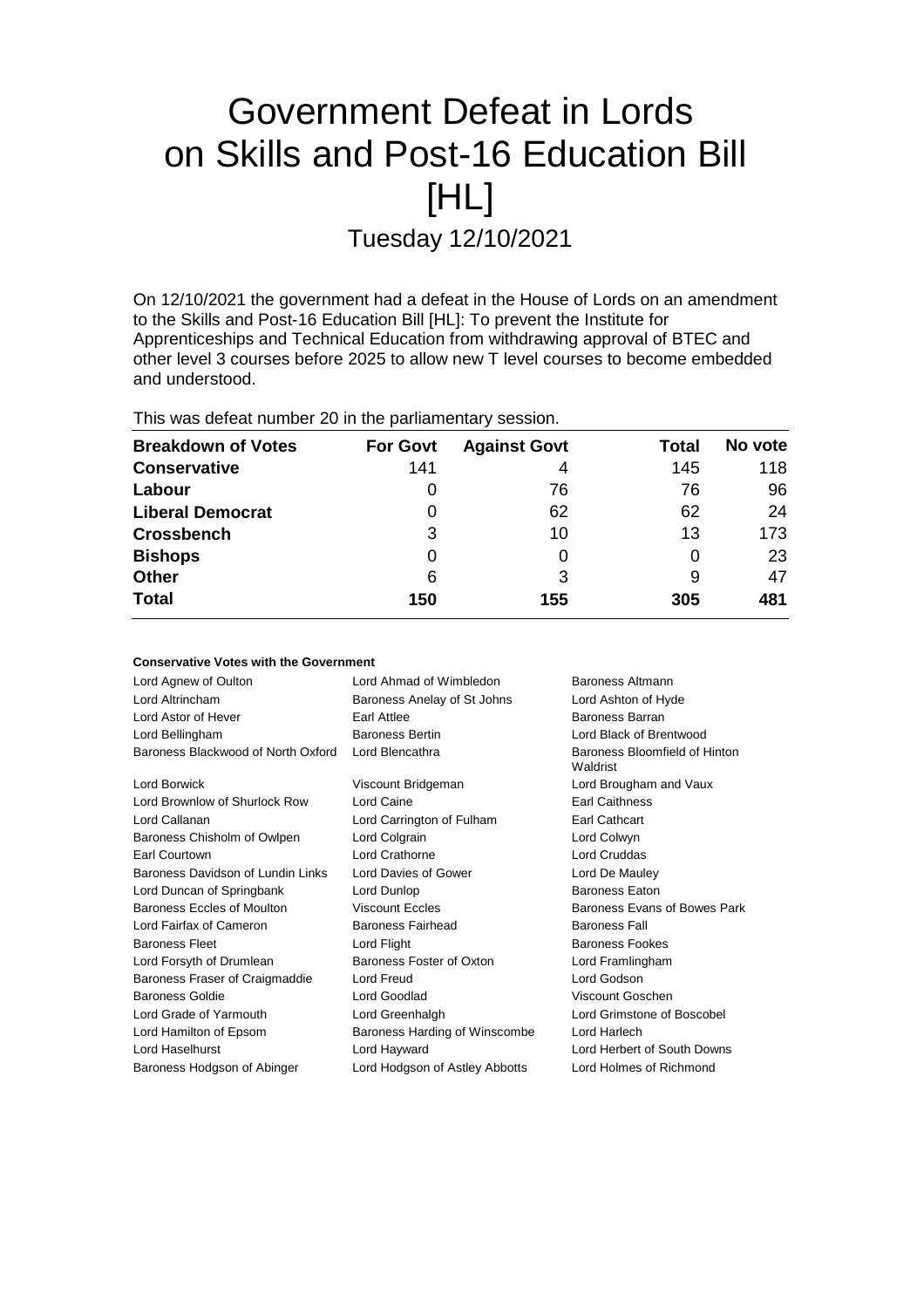Baroness Hooper **Lord Howard of Rising** Earl Howe Lord Hunt of Wirral Baroness Jenkin of Kennington Lord Jopling Lord Kamall Lord Keen of Elie Lord King of Bridgwater Lord Kirkham Lord Kirkhope of Harrogate Lord Lamont of Lerwick Lord Lancaster of Kimbolton **Earl Leicester Earl Leigh of Hurley** Lord Leigh of Hurley Lord Lilley Earl Lindsay Lord Mackay of Clashfern Baroness Manzoor Lord Marlesford Baroness McGregor-Smith Lord McInnes of Kilwinning **Lord McLoughlin Communist Communist Communist Communist Communist Communist Communist Communist Communist Communist Communist Communist Communist Communist Communist Communist Communist Commun** Baroness Mobarik **Baroness Mobarik Communist Controse** Baroness Morgan of Cotes Baroness Morris of Bolton Lord Moylan Lord Naseby Baroness Neville-Jones **Baroness Neville-Rolfe** Baroness Noakes Lord Norton of Louth Lord O'Shaughnessy Lord Parkinson of Whitley Bay Baroness Pidding Lord Polak Lord Popat Lord Porter of Spalding **Lord Randall of Uxbridge** Lord Reay Baroness Redfern Lord Risby Lord Robathan Baroness Sanderson of Welton Lord Sandhurst **Baroness Sater** Baroness Sater Baroness Scott of Bybrook Baroness Seccombe Lord Selkirk of Douglas Lord Sharpe of Epsom Lord Sheikh Lord Shinkwin Earl Shrewsbury **Example 20** Lord Smith of Hindhead **Baroness** Stedman-Scott Lord Stewart of Dirleton **Baroness Stroud** Baroness Sugg Lord Suri Lord Taylor of Holbeach Lord Tebbit Viscount Trenchard Lord True Lord Vaizey of Didcot Baroness Vere of Norbiton Baroness Verma Baroness Warsi Lord Wei Lord Wharton of Yarm Baroness Williams of Trafford Baroness Wyld Lord Young of Cookham Viscount Younger of Leckie

#### **Conservative Votes against the Government**

Lord Clarke of Nottingham Lord Howard of Lympne Lord Lucas

#### **Labour Votes with the Government**

Lord Willetts

### **Labour Votes against the Government**

Lord Bach Lord Bassam of Brighton Lord Berkeley Baroness Blake of Leeds Baroness Blower Baroness Blower Lord Blunkett Lord Boateng **Lord Browne of Ladyton** Baroness Bryan of Partick Lord Campbell-Savours **Lord Carter of Coles** Viscount Chandos Baroness Chapman of Darlington Lord Coaker **Baroness Cohen of Pimlico** Baroness Cohen of Pimlico Lord Collins of Highbury Baroness Corston Baroness Donaghy Baroness Drake **Lord Dubs** Lord Dubs **Lord Elder** Lord Falconer of Thoroton **Baroness Gale Lord Glasman** Baroness Golding Lord Grantchester Lord Grocott Lord Harris of Haringey **Baroness Hayman of Ullock** Baroness Hayter of Kentish Town Baroness Healy of Primrose Hill Baroness Henig Contract Rend Hollick Lord Howarth of Newport Baroness Jones of Whitchurch Lord Kennedy of Southwark Lord Khan of Burnley Baroness Lawrence of Clarendon Lord Layard Lord Levy Lord Liddle Baroness Lister of Burtersett Baroness McDonagh Baroness McIntosh of Hudnall Lord McNicol of West Kilbride Baroness Merron **Baroness Morris of Yardley** Lord Morgan **Baroness Morris of Yardley Baroness Nye Communist Communist Communist Communist Communist Communist Communist Communist Communist Communist Communist Communist Communist Communist Communist Communist Communist Communist Communist Communist Communis** Lord Ponsonby of Shulbrede Baroness Primarolo Baroness Prosser Lord Rosser **Baroness Royall of Blaisdon** Baroness Sherlock Baroness Smith of Basildon Lord Snape Viscount Stansgate Baroness Taylor of Bolton **Baroness Thornton** Baroness Thornton Lord Touhig Lord Tunnicliffe **Baroness Warwick of Undercliffe** Lord Watson of Invergowrie Lord Watts Baroness Wheeler Baroness Whitaker

Lord Anderson of Swansea Baroness Andrews